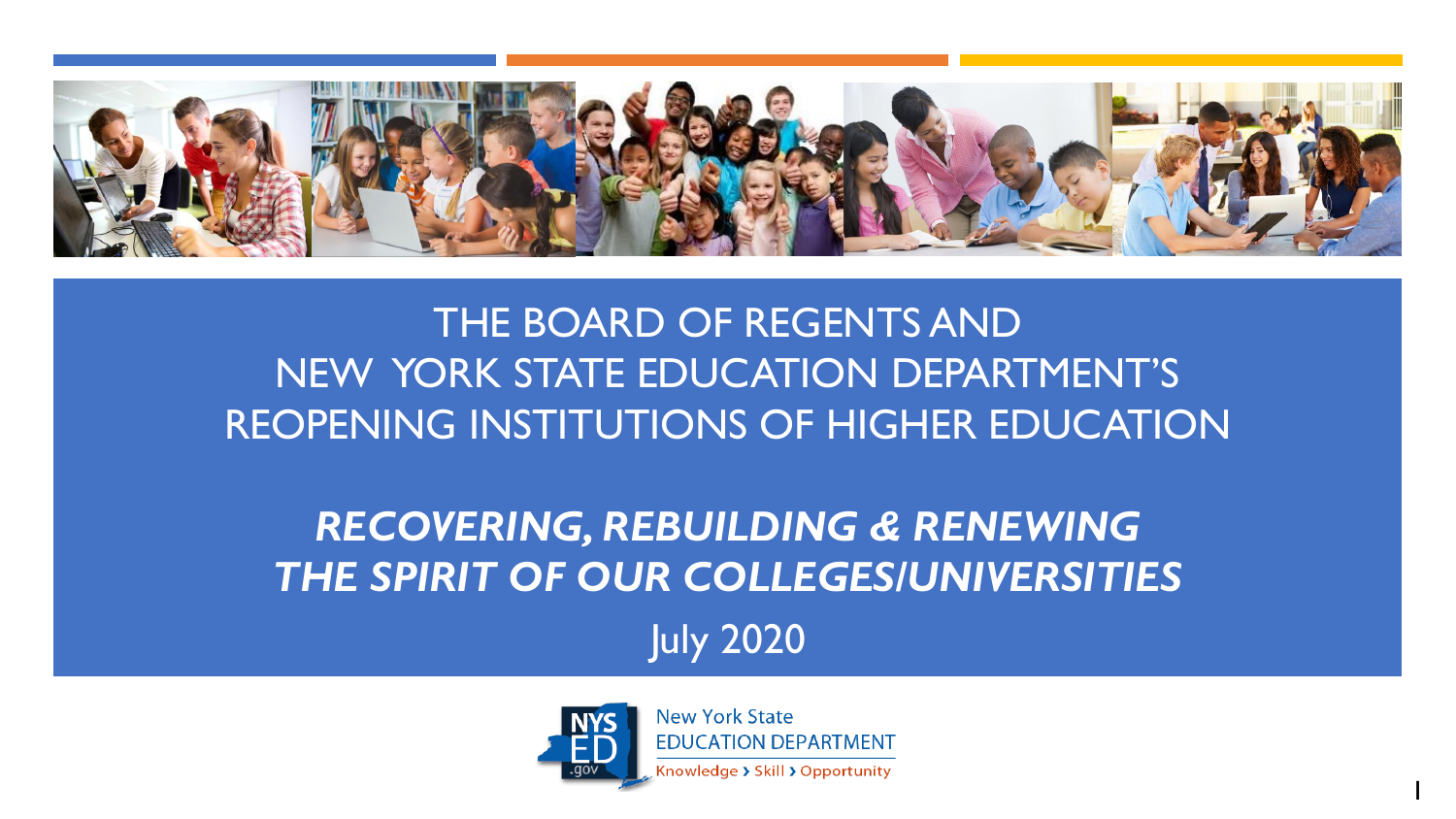Chancellor Betty A. Rosa, the Board of Regents and Interim Commissioner Shannon Tahoe held a series of 4 regional meetings that:

- *Provided an opportunity for members of the Board of Regents and Department staff to engage with the field regarding plans to reopen institutions of higher education in the fall*
- *Attended by faculty, college administrators, students, and other interested parties from every region of the state*
- *Prioritized health, safety, educational quality, and equity*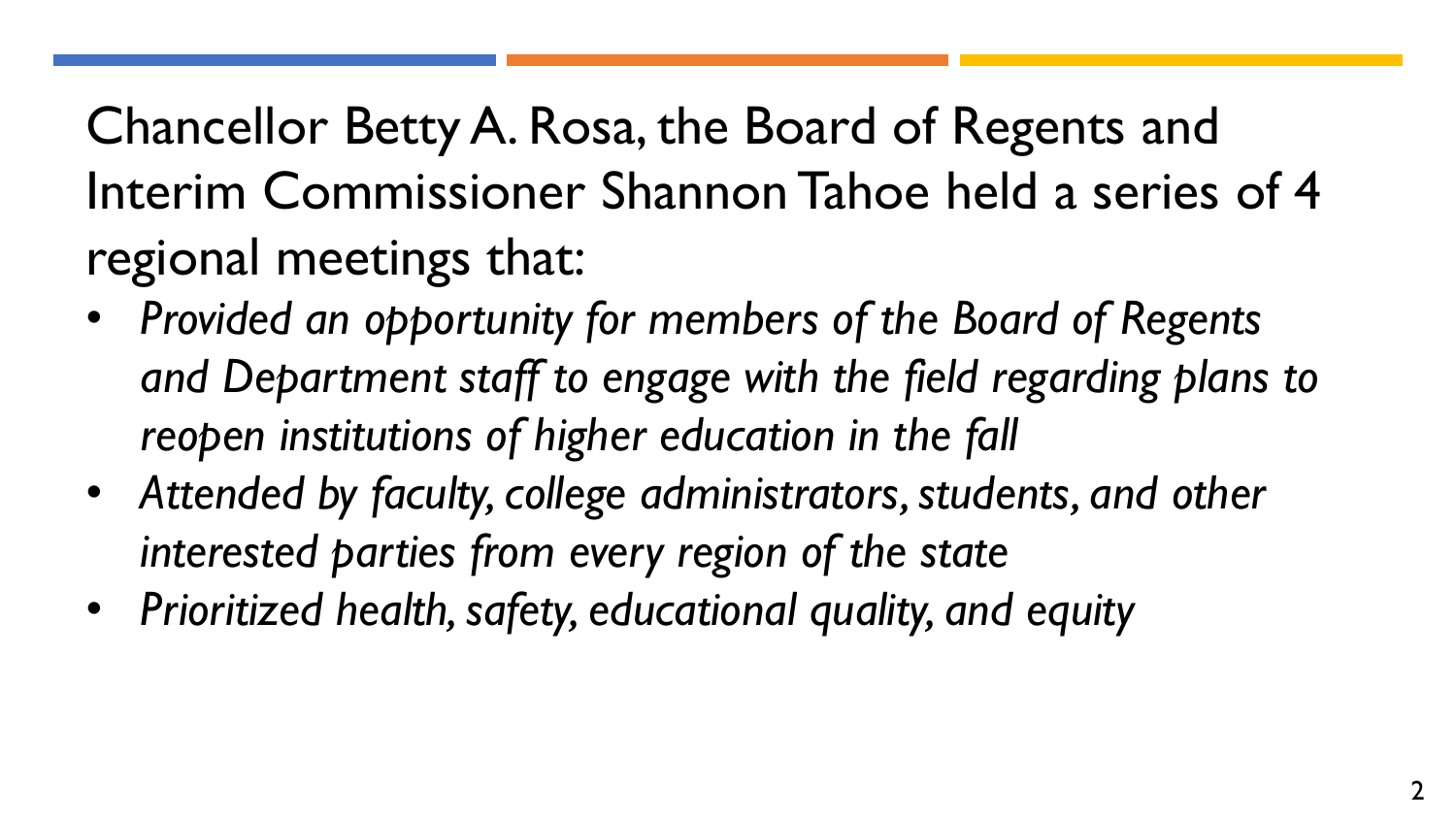#### GOAL OF THE MEETINGS

#### **Goal:**

These meetings were designed to provide the Board of Regents and the Education Department with thoughtful and inclusive input needed to develop the policies and regulatory changes that will support New York's colleges and universities as they open their campuses this Fall and beyond.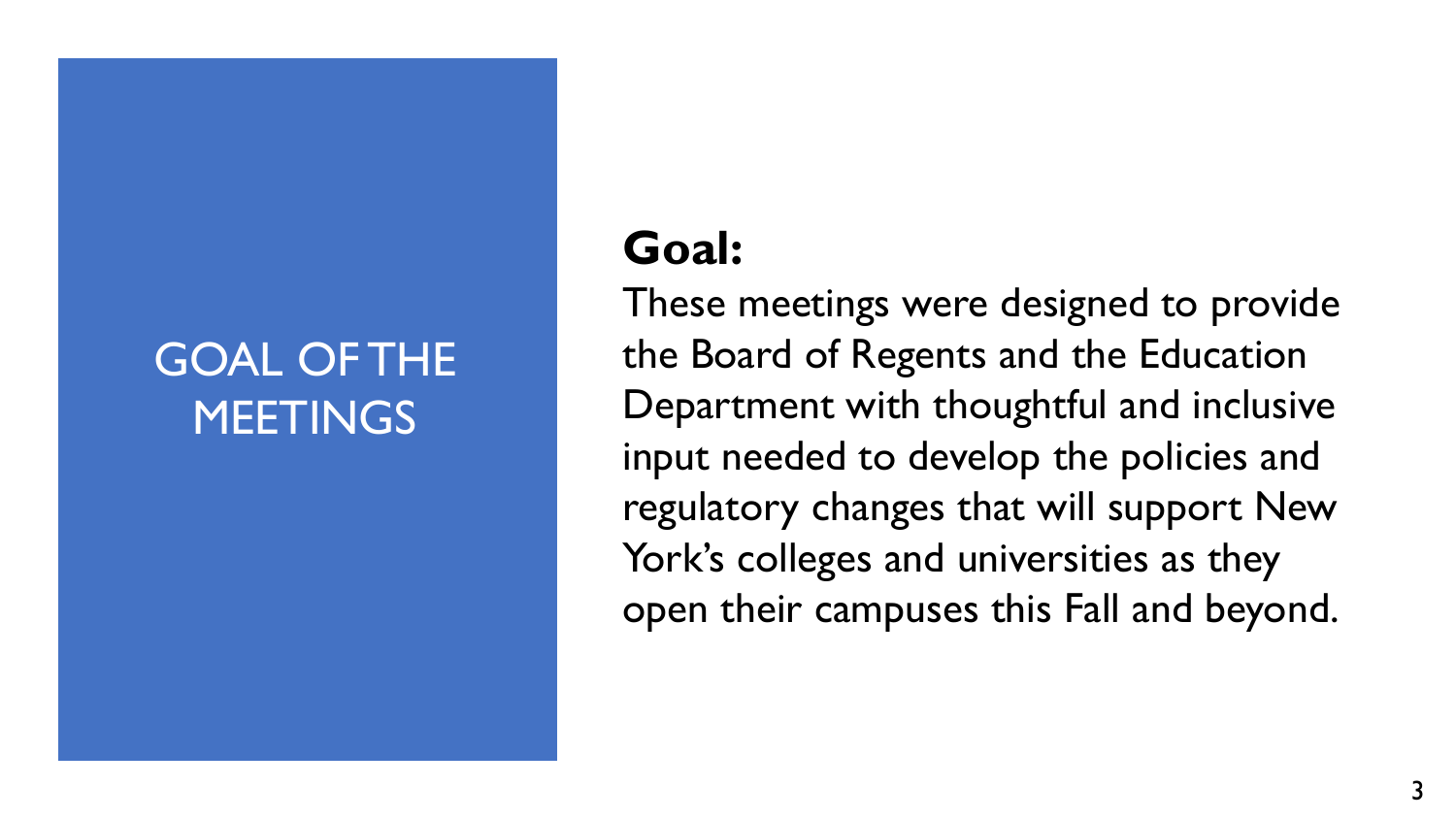### MEETING DATES AND PARTICIPATION BY REGION

| <b>Date</b>  | <b>Region</b>                                                                      | <b>Number of</b><br><b>Participants</b> | <b>Number of IHEs</b> |
|--------------|------------------------------------------------------------------------------------|-----------------------------------------|-----------------------|
| July 1, 2020 | Long Island                                                                        | 132                                     | 18                    |
|              | July 2, 2020 Western NY, Central NY, Finger Lakes,<br>Southern Tier                | 233                                     | 4 <sup>1</sup>        |
|              | July 2, 2020 Capital Region, Mohawk Valley, North Country,<br><b>Hudson Valley</b> | 259                                     | 55                    |
|              | July 9, 2020 New York City                                                         | 268                                     | 57                    |
|              | <b>Total</b>                                                                       | 892                                     | 171                   |

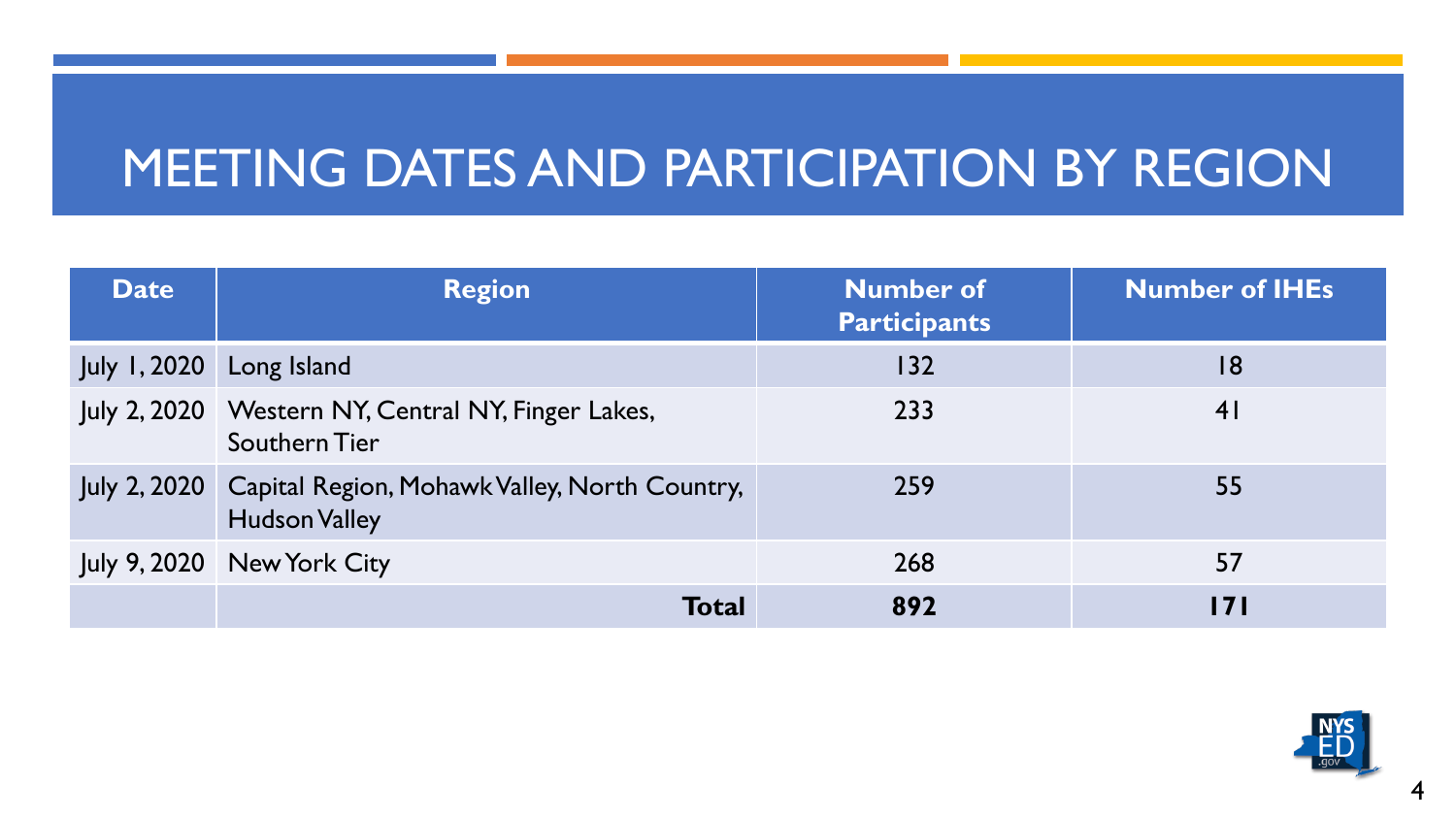### AREAS OF FOCUS

Breakout sessions focused on 5 areas, to gather input that will aid the Board of Regents and the Department in developing guidance and regulatory changes that will enable New York's colleges and universities to safely open their campuses.

| <b>Health and Safety</b> | Academics, Student<br>Support Services<br>and Financial Aid | Opportunity<br>Programs |
|--------------------------|-------------------------------------------------------------|-------------------------|
|--------------------------|-------------------------------------------------------------|-------------------------|

Clinical Experiences for Educator Preparation Programs

Clinical Experiences for Professional Licensure Programs

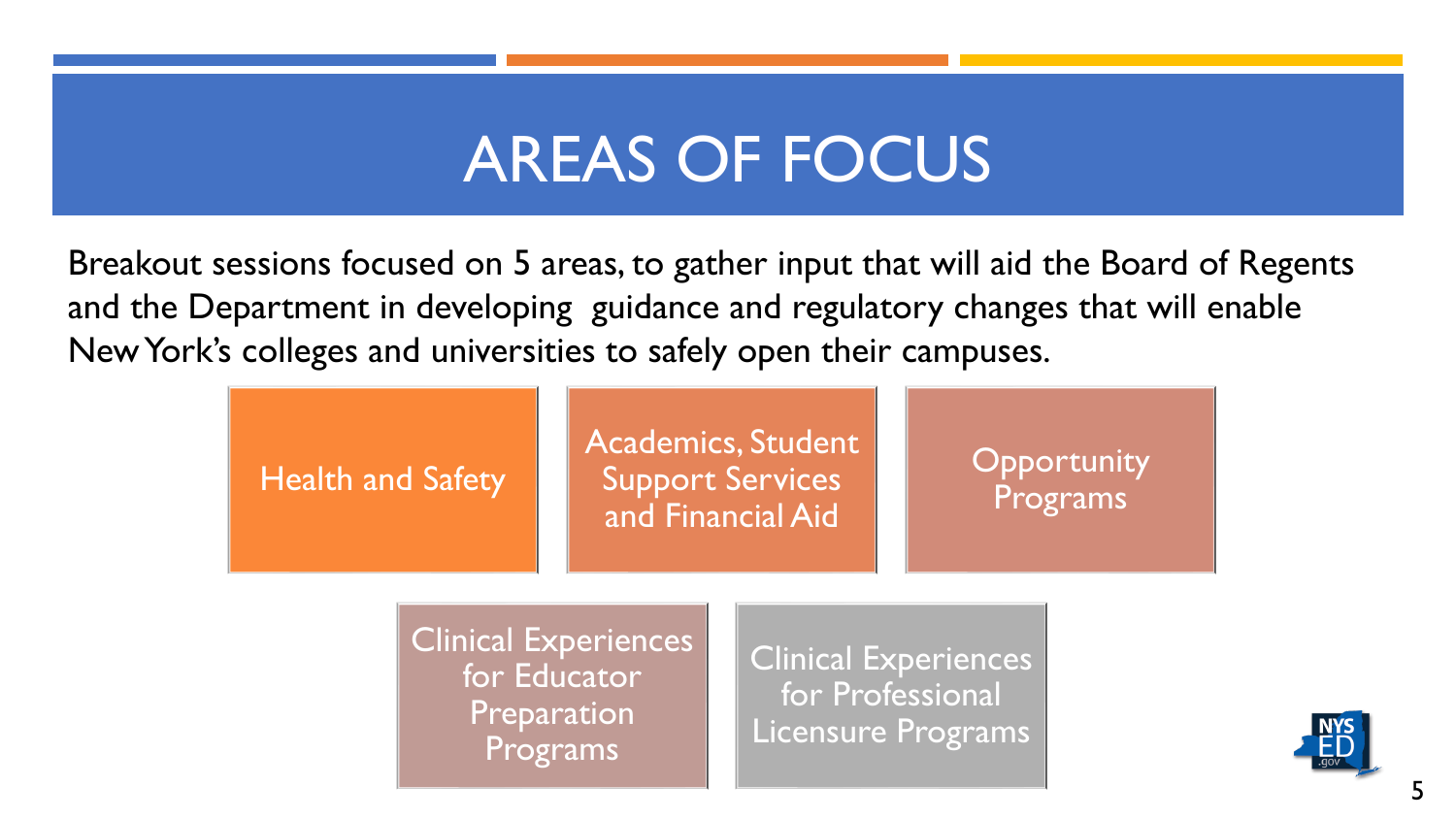## GUIDING QUESTIONS

- 1. What are the greatest challenges that institutions of higher education will face with reopening?
- 2. Can you provide concrete examples of creative solutions to challenging problems that could work in your college or university?
- 3. How can the Regents and Department help address institutional or regulatory issues that stand in the way of your success?

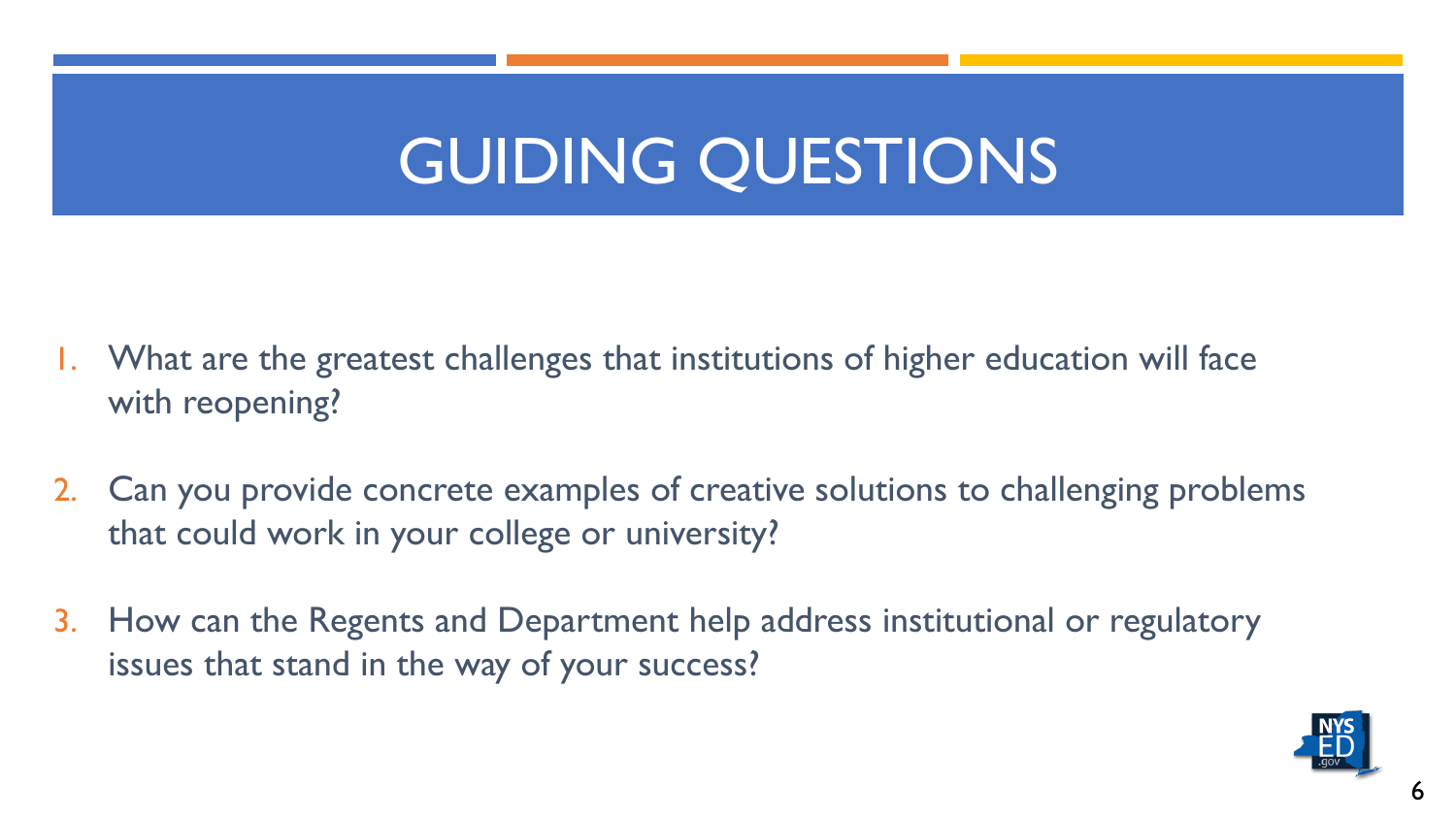## GATHERING INPUT

- NYSED Senior Staff facilitated breakout conversations
- **Region 2 Comprehensive Center, led by West Ed, hosted the Zoom** meetings and is helping compile the data
- **NYSDOH** staff were a valuable resource in Health and Safety breakouts
- **Participants were highly engaged in discussion and Chat**
- Thought Exchange is an online conversation tool to crowdsource thoughts and ideas

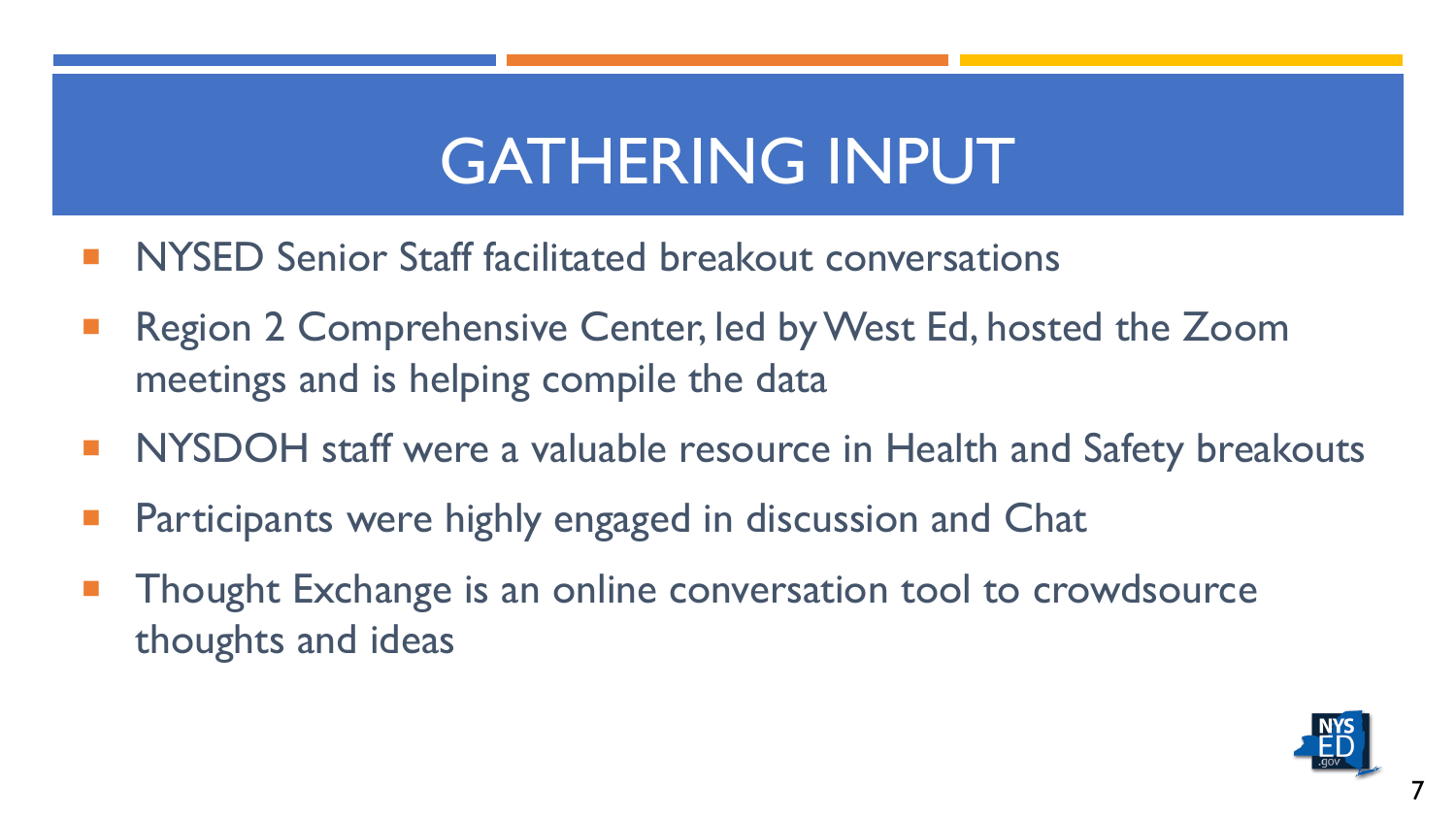## KEY TAKEAWAYS OVERALL

- **First priority is safety for students, faculty, and staff**
- New York's IHE community has suffered tragic human loss in pandemic. Participants reminded us of emotional impact this continues to have on students, faculty, and staff.
- **EX Concern about economic impact of COVID on higher education** sector
- "NYSED must continue to be flexible in its regulatory oversight. These *are unprecedented times, and we need to respond quickly and creatively."*

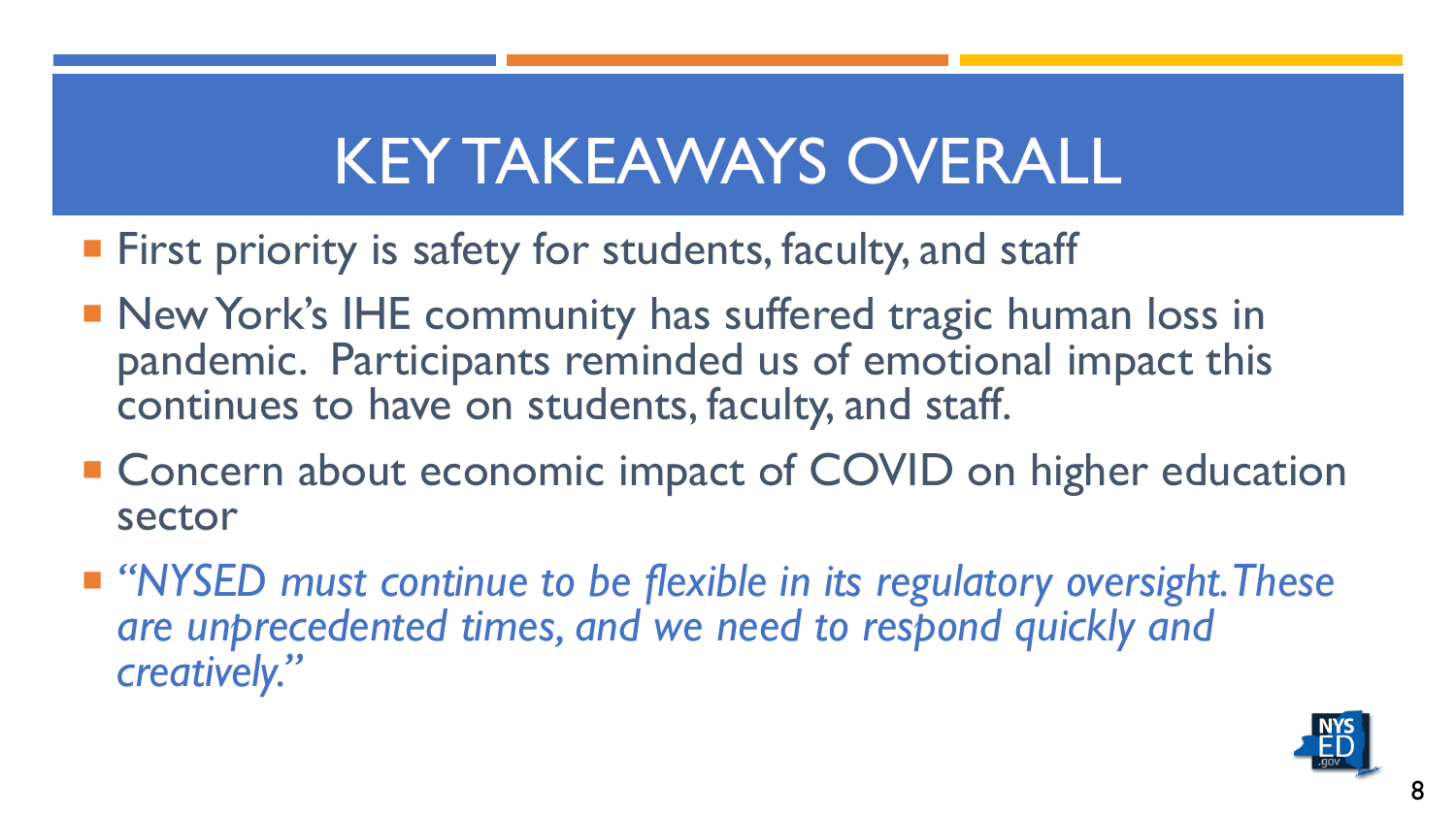### HEALTH AND SAFETY

- IHEs are required to follow guidance provided by NYS Dept. of Health
- **Most IHEs are well underway with planning** 
	- **Differences depending on unique features of each IHE**
- Critical for IHEs to coordinate efforts with their local health department (testing, contact tracing, quarantine, etc.)
- **Participants asked for metrics to know when a college should shut down,** *e.g.,* after a certain number of cases on campus

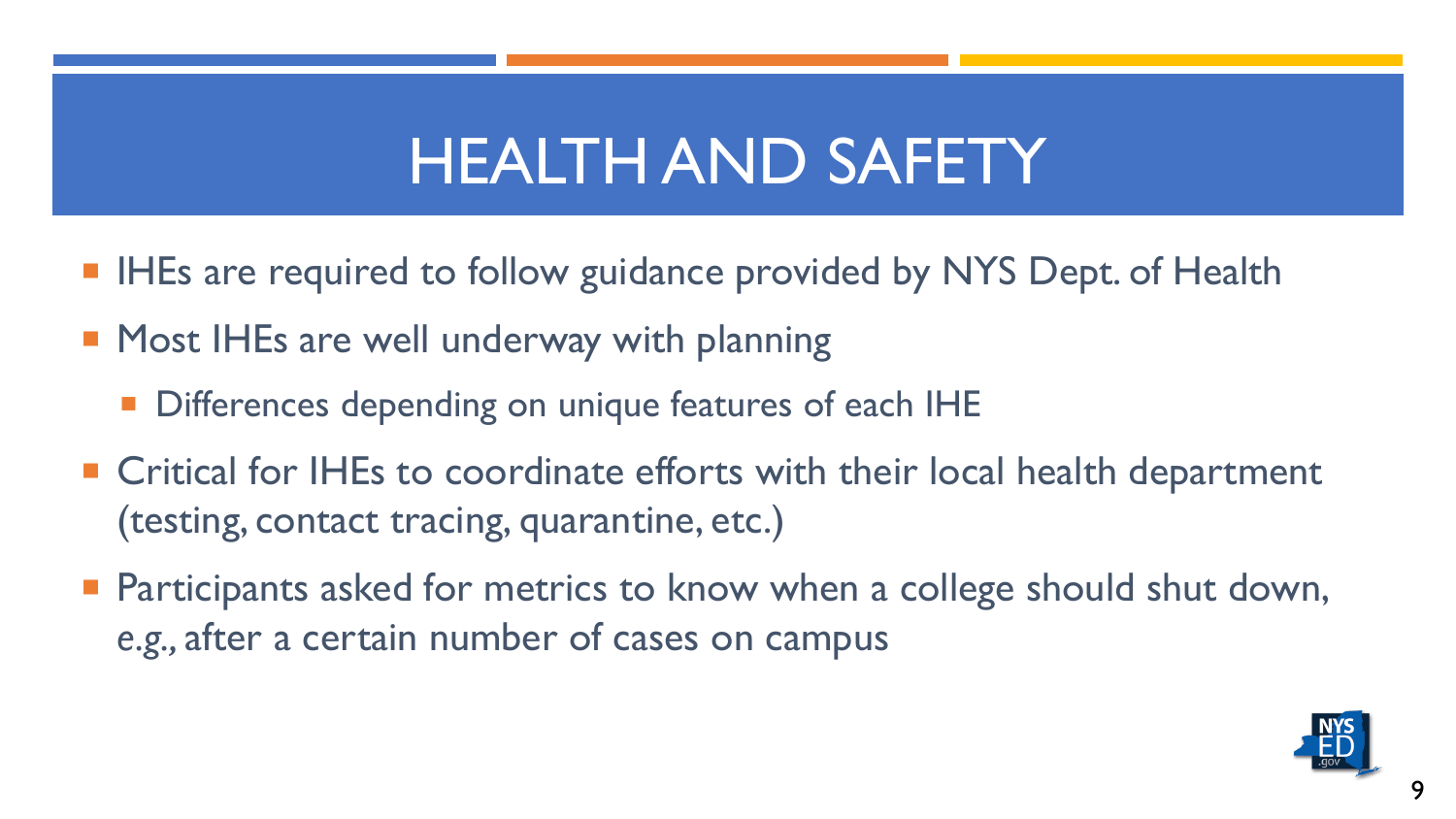#### ACADEMICS, STUDENT SUPPORT SERVICES, FINANCIAL AID

- Department should continue to provide flexibility for IHEs to offer programs in online/distance education formats for entire 2020-21 academic year
- **Flexibility to adjust length of semester**
- Digital divide—applies to students and faculty:
	- Cost of internet may be prohibitive, and certain areas lack good internet coverage
	- Students and faculty may have to share bandwidth and devices with others in household; some may only have tablet or smart phone
- Additional supports needed for students with disabilities, including accessible technology and academic advising

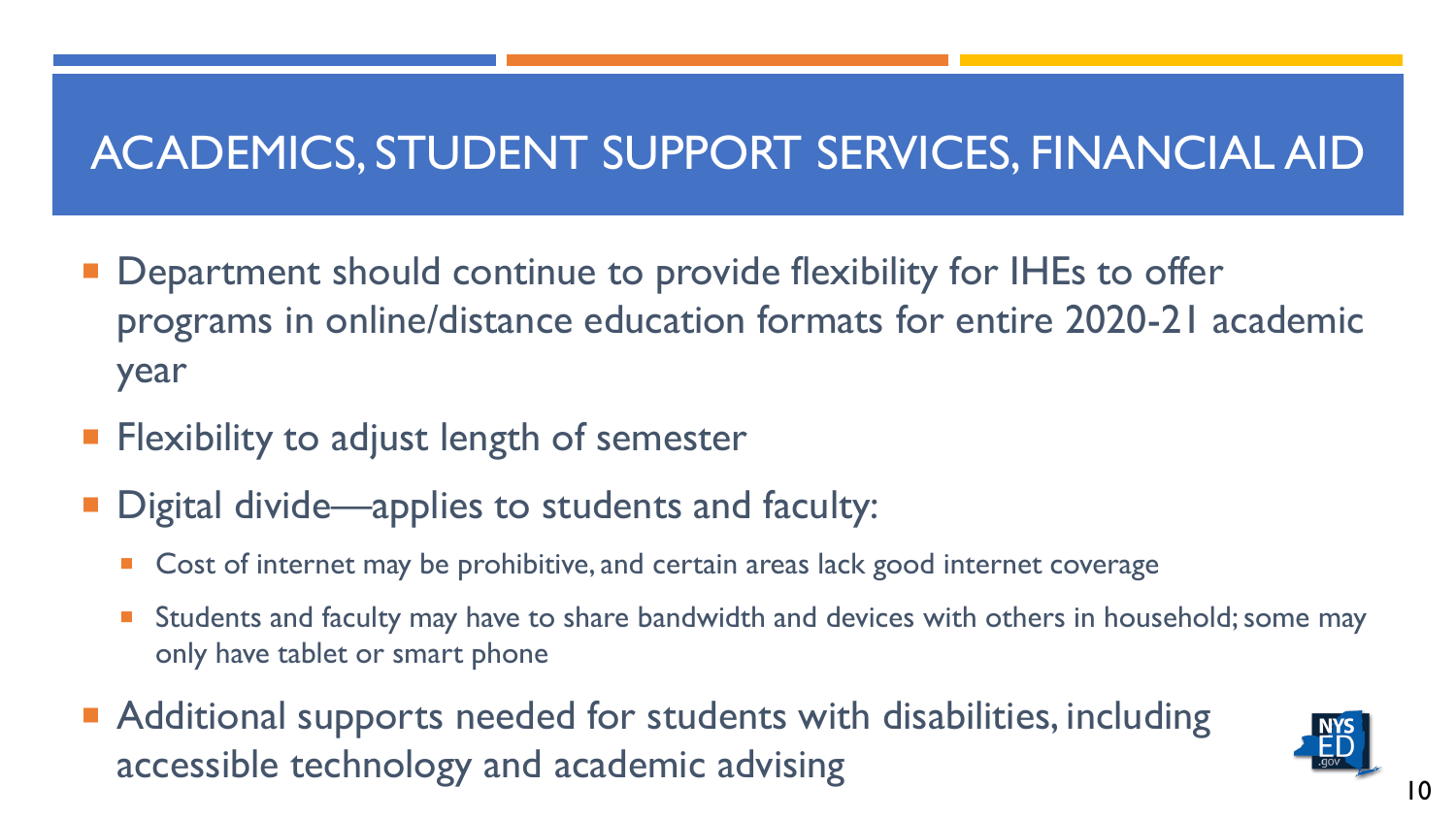## OPPORTUNITY PROGRAMS

- Concern that financial support for opportunity programs may be eliminated from the budget —
	- Some IHEs cannot afford to front the expenses
	- **Low-income students and students from underrepresented groups face increased burdens**
- **EXTE Challenges to creating a supportive community among students in off**campus and virtual environments
	- Summer on-campus orientation was disrupted
	- Challenges are compounded for students in dual-enrollment programs

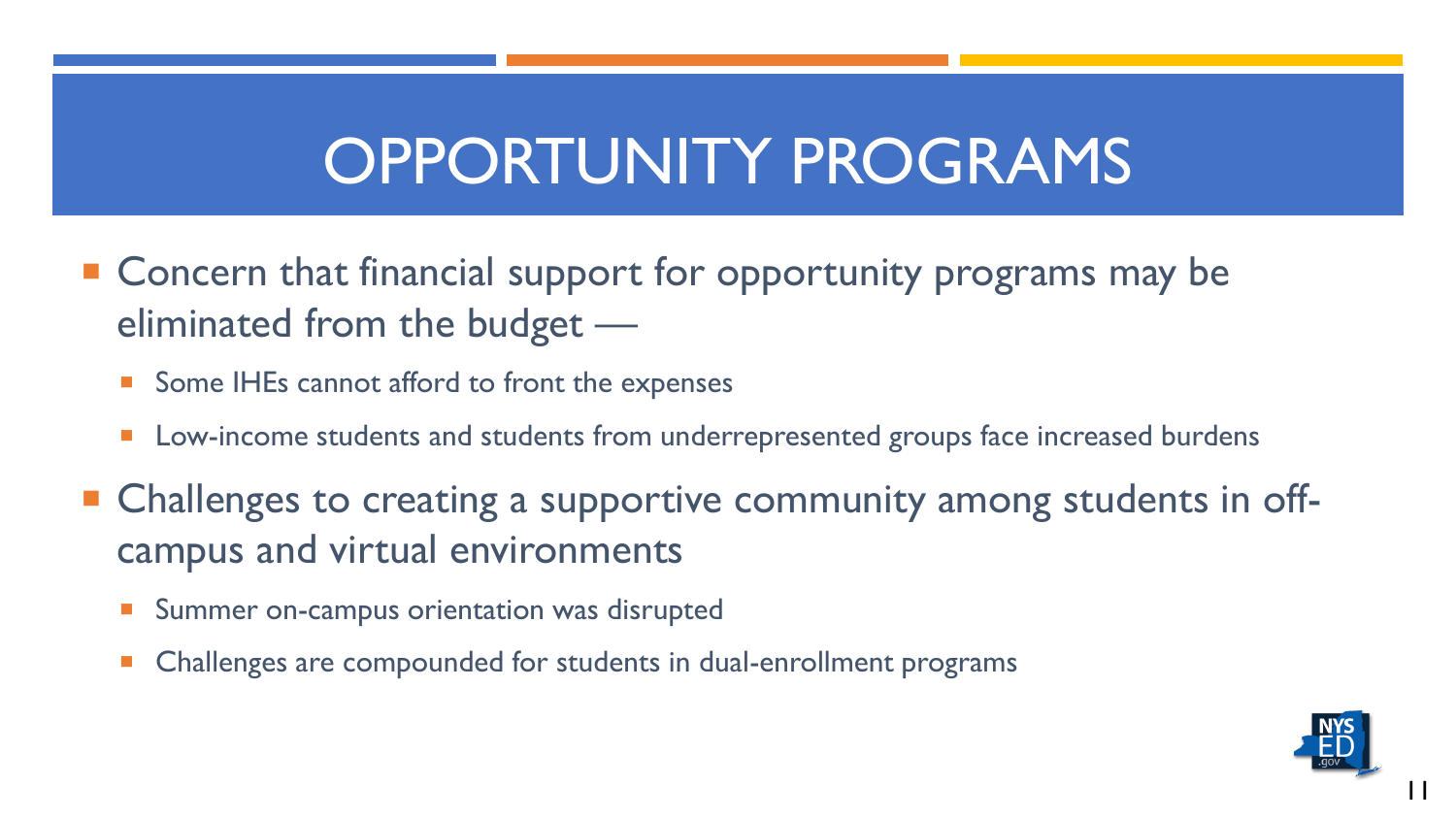#### CLINICAL EXPERIENCES FOR EDUCATOR PREP PROGRAMS

- **IFCE** IHEs are seeking continued flexibilities from Department for 2020-21 academic year:
	- **E** alternative models for clinical experiences
	- **E** extension of emergency COVID-19 certificate
	- **E** edTPA safety net
- To help secure placements, IHEs are working to ensure that student teachers provide valuable support to teachers of record:
	- Student teachers may have strong technology skills and be able to assist veteran teachers in remote learning context
	- Some IHEs have developed curriculum and training to prepare candidates to work in remote learning environments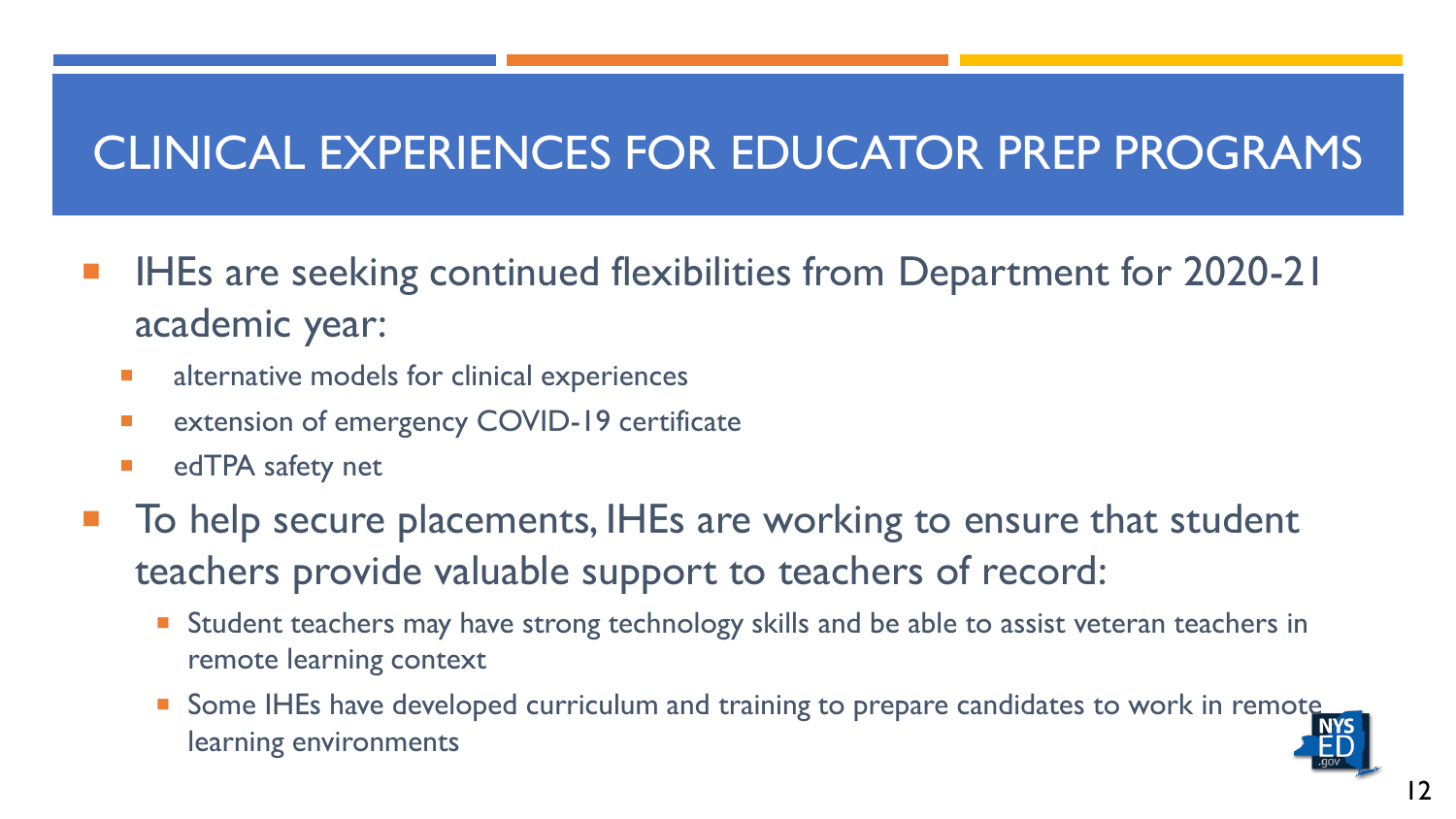#### CLINICAL EXPERIENCES FOR PROFESSIONAL LICENSURE

- IHEs are concerned about the limited availability of clinical sites for students to complete their required experience
	- Seek assistance in securing placements
	- Telehealth/tele-supervision has provided some needed flexibility in certain professions
- Some IHEs seek permission to allow expanded use of simulation to meet a portion of the required clinical experience
	- High-fidelity models can enhance the learning experience
	- Important to find the right balance to ensure adequate preparation for licensure
- **Equity issues must also be considered**

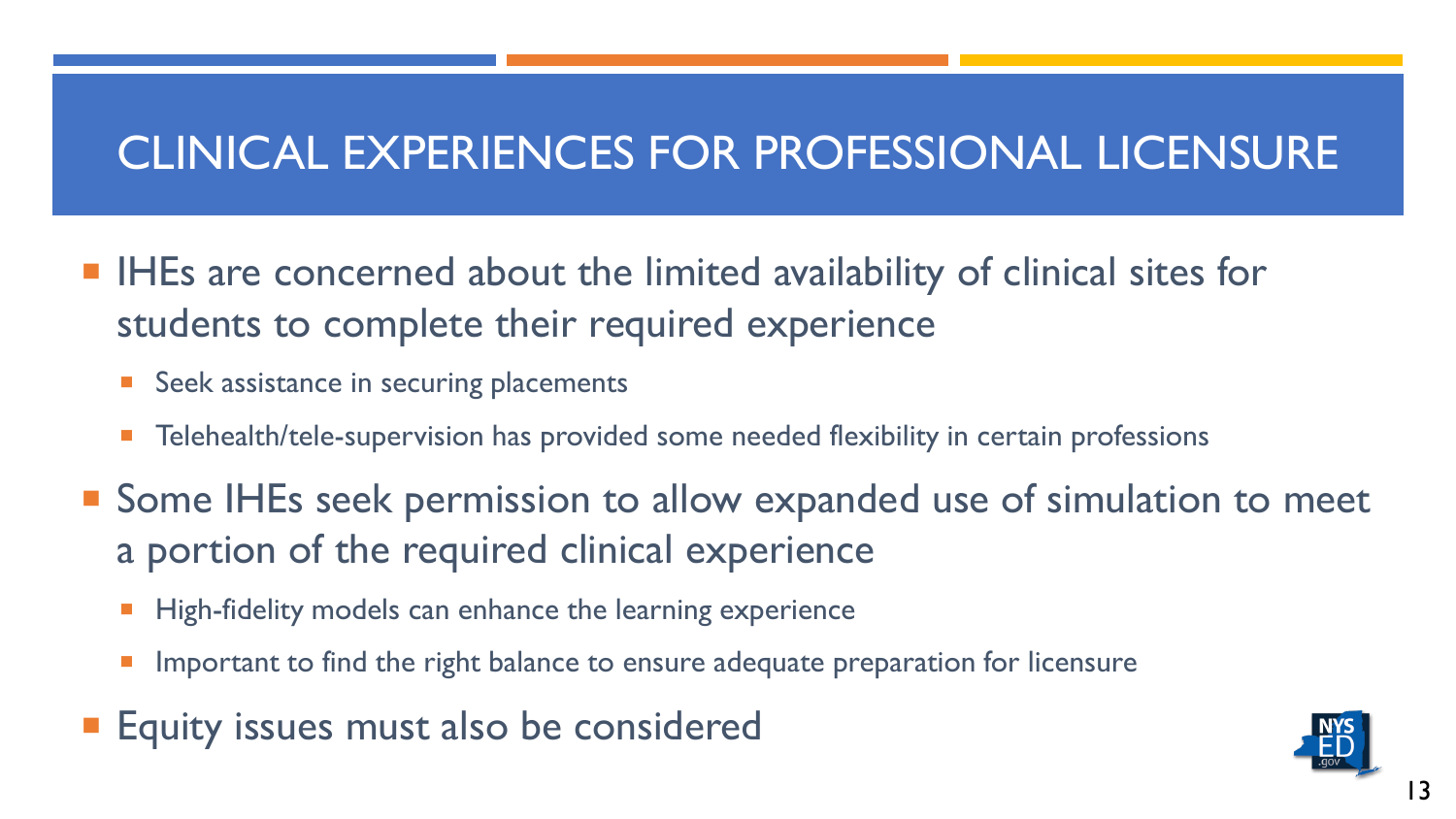## NEXT STEPS

- **Region 2 Comprehensive Center is completing compilation of data**
- Senior staff are reviewing data and using it to develop further guidance
- Considering possible regulatory changes and other recommendations, including guidance and best practices